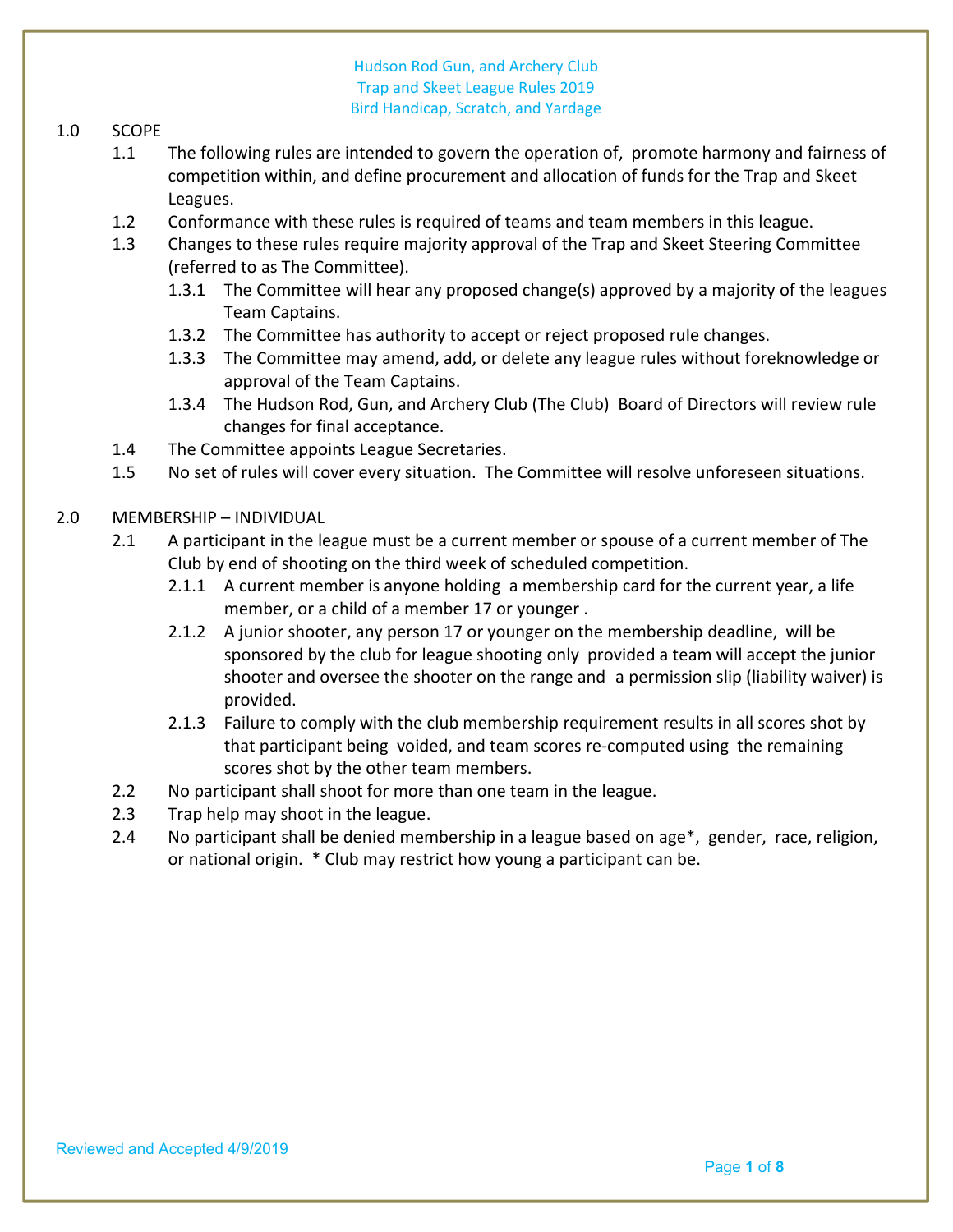#### 3.0 MEMBERSHIP – TEAM

- 3.1 A trap team may have seven adult shooters. If at least one shooter is a junior, the team may have eight shooters.
- 3.2 A skeet team may have five adult shooters. If at least one shooter is a junior, the team may have six shooters.
- 3.3 A Team's roster of members, including membership numbers, shall be submitted by the third week of competition.
	- 3.3.1 Team roster changes can be made through the third week of competition.
	- 3.3.2 Team roster changes after the third week require the majority approval of the league's division team captains.
	- 3.3.3 The team captain is responsible for submitting the roster and having the club membership number (or Life) for each team member on the roster.
- 3.4 A league fee (Sponsor's Fee) is required of each team. The fee is \$75. for trap, \$60. for skeet. The fee is payable by end of shooting the third week. Failure to pay the league fee by this deadline results in the team being dropped from the league.
- 3.5 League fees constitute the entire league budget and are allocated as follows:
	- 3.5.1 League Secretary 20%
	- 3.5.2 Trophies 80%
- 3.6 The Committee will manage the trophy budget on an annual basis, combining the Winter and Summer leagues' budgets and balancing to an annual 'net zero' account.
- 3.7 The League Secretary will verify that memberships and league fees are paid by end-of-shooting on the third week. This requires assistance from Club Management.

# 4.0 LEAGUE OPERATIONS

- 4.1 League rounds are shot on any of the designated trap fields on the club grounds.
	- 4.1.1 IF A ROUND IS NOT MARKED FOR SCORE, IT WILL NOT BE COUNTED. IT IS THE SHOOTER'S RESPONSIBILITY TO HAVE THE ROUND MARKED FOR SCORE FOR THE CORRECT LEAGUE AND DATE. 'MARKED FOR SCORE' MEANS FIRST AND LAST NAME, IN RED INK.
- 4.2 The Annual League Calendar will be set by the Steering Committee and approved by The Board of Directors.
	- 4.2.1 Scheduled Summer league competition is on Tuesdays and Thursdays. Tuesday is the first day of the league week. Score rounds may be shot on any day the club is open for trap and/or skeet. The club may close to league shooting due to hosting other events.
	- 4.2.2 Scheduled Winter League competition is on Sundays. Score rounds may be shot on any day the club is open for trap and/or skeet.
	- 4.2.3 Shooters are responsible for knowing which days the Club is open to trap and/or skeet shooting.
- 4.3 A league will have no fewer than four teams.
- 4.4 In the event it is not possible to form a league under rule 4.3, individuals may form a competition of their own, and are encouraged to do so. Examples would be the Winter Lewis class league, the Doubles league, etc.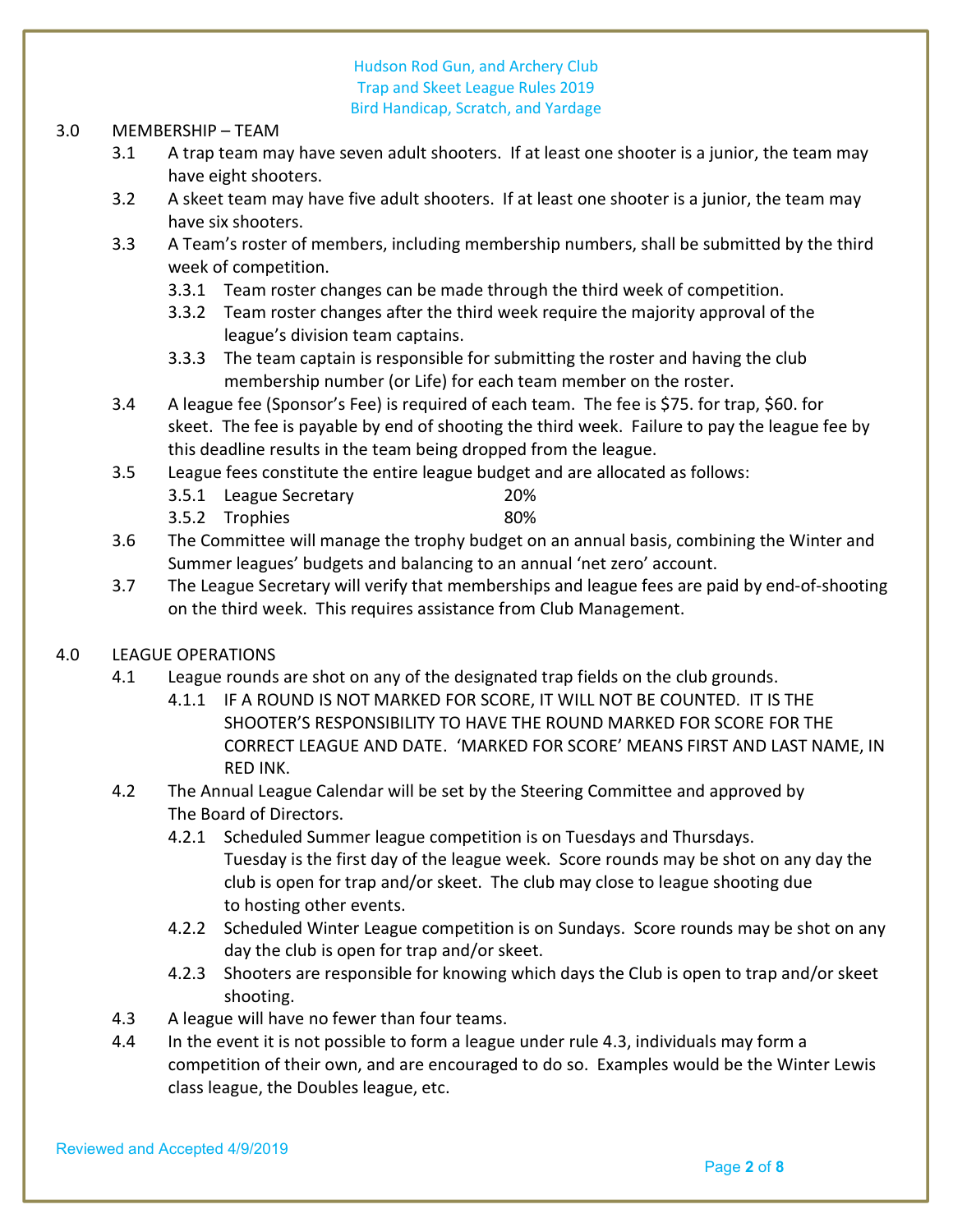# 5.0 DIVISIONS OF THE LEAGUE – TEAM CLASSIFICATIONS

- 5.1 A division of the league will have no fewer than four teams, and no more than ten teams. Teams are classified by the Committee based on total team scratch scores for the first three weeks of competition. By the fourth week of league completion each team is classified into a division of the league for the remainder of the season. Any proposed change to a team's classification requires majority consent of the league's team captains, and approval by the Committee.
- 5.2 During the first three weeks of completion, league shooters may shoot back for missed weeks. Thus, a team or an individual may enter the league as late as the third week with no penalty.
- 5.3 The Committee will list each team's aggregate raw score for the first three weeks in descending order, and form divisions as equitably as possible within rule 5.1.
	- 5.3.1 The five highest raw scores for trap, 4 for skeet, determine a team's score for a week. The total of the first three weeks of these scores determines the team's score for classifying.
	- 5.3.2 If a team fails to enter a score for one or more of the first three weeks, an average of their entered scores rounded to a whole bird will be used for classification
	- 5.3.3 If a team shoots short (5 scores for trap, 4 for skeet) , a rounded average of the team's scores shot for that week will be used as many times as necessary to make a full team score for classifying.
- 5.4 A team versus team schedule is developed for each division based on the number of teams in the division and the number of weeks in the League's season. Numbers are used in place of team names in the schedule, each team being numbered by their rank in the division.

#### 6.0 TEAM COMPETITION

- 6.1 Teams compete on a team versus team basis, using the schedule developed in 5.4 above.
- 6.2 The team score is the sum of the highest five individually handicapped scores for trap, the highest four individually handicapped scores for skeet.
- 6.3 Points are awarded each week to each team each week as follows: Win  $-3$  points, Tie  $-2$ points, Loss  $-1$  point, Forfeit (no team member enters a score for the week)  $-0$ .
- 6.4 If a team is disqualified or withdraws from the league for any reason after the league has been classified; teams who have shot or will shoot against the withdrawn team will be given points for a win, retroactive to the beginning of the season.

# 7.0 SHOOT AHEADS

- 7.1 Participants may shoot ahead at any time during the regularly scheduled league season. A shooter may have up to four scores for future weeks at any one time.
- 7.2 Any score that is shot ahead must be indicated as a score round. If marked for the week it is to be used (in the 'WK' column), the secretary will do so. If not marked for score, it will not count. If not marked for a specific week, it will be used for the shooter's next open week.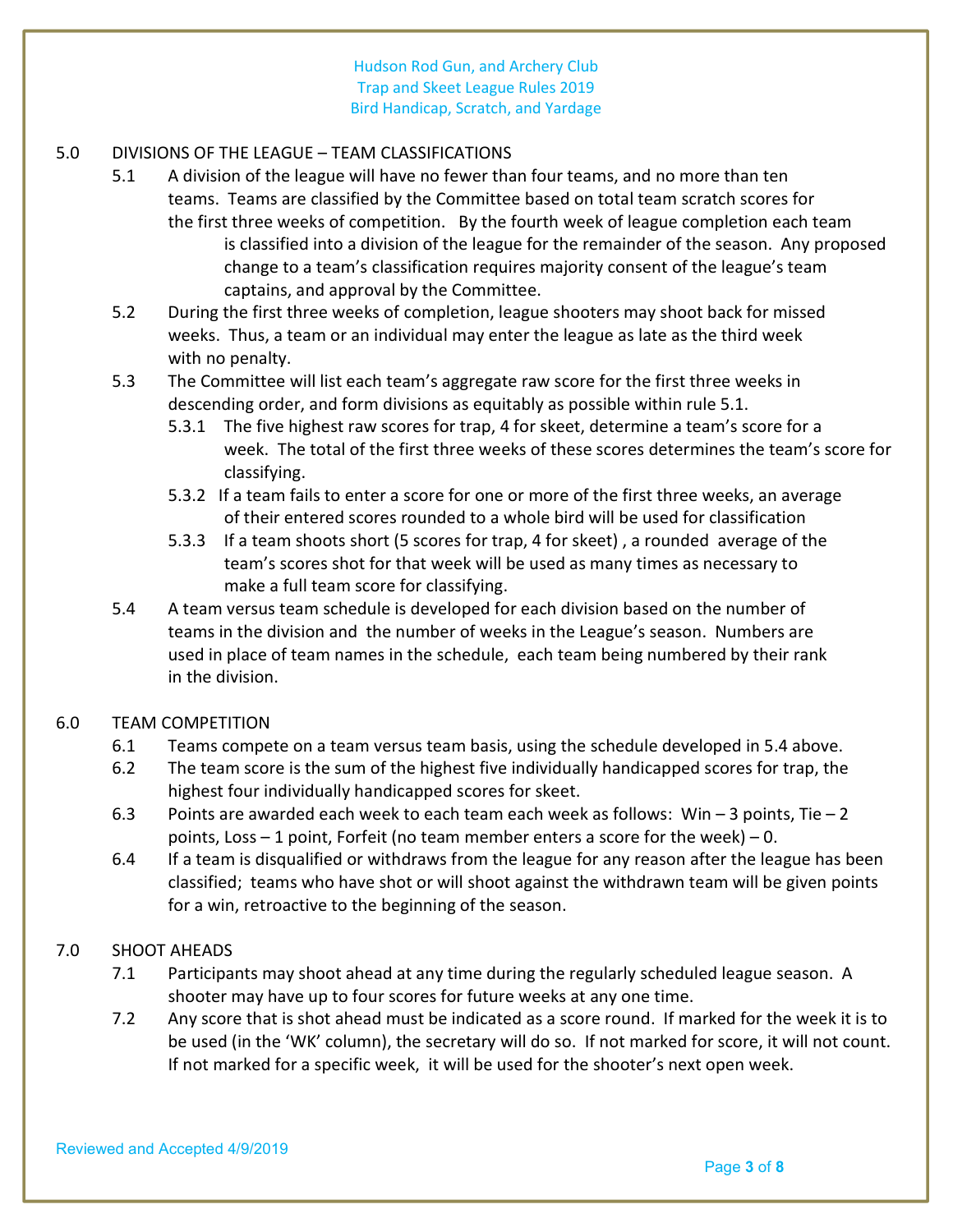- 8.0 CALCULATION OF THE BYE TEAM SCORE PROCEDURE
	- 8.1 Sum the handicapped scores of the rounds shot in the division, which were used to arrive at the team scores for the week, excluding the scores of the team opposing the BYE team.
	- 8.2 Divide the sum from 8.1 by the number of scores used in the sum, arriving at an average score. Multiply the average score by 5 (4 for skeet) and round to the nearest half bird.
	- 8.3 The foregoing is for illustration. The current software does this.
- 9.0 INCLEMENT WEATHER
	- 9.1 Determination of when the balance of a day's shooting must be cancelled will be made by a Club Board Member or a Range Safety Officer. The principal concern is for the safety of the participants and the club help.
	- 9.2 If weather forces cancellation of a day's shooting, participants will have the following week to make up their scores.
	- 9.3 Scores shot on the cancelled day may be made up at the discretion of the shooter. It is the shooter's responsibility to ensure the score is marked for the right week and identified as a weather make-up.
	- 9.4 There is no provision for the shooter who intended to shoot ahead but was unable to because of the inclement weather.
	- 9.5 PLEASE make every effort to make up your score during the current scheduled week + make-up days. If even one score is entered in the next week, the league reporting will be delayed a week.
- 10.0 HANDICAPPING BIRD HANDICAP FOR 16 YARD TRAP, YARDAGE, AND SKEET, WINTER AND SUMMER LEAGUES.
	- 10.1 Handicapping is on an individual basis; the value of scratch, the maximum score with handicap, and the maximum number of birds that can be awarded to a shooter vary by league and can vary by division. All league scores are used in handicapping as described below. Whether a score also is used for the team score is not a consideration.

 10.2 The values for scratch and the maximum score with handicap at present are as follows: Summer 16 yard trap 23/23.5 Yardage 22/22.5 Summer skeet 22/22.5 Winter skeet 21/21.5 Winter trap 22/22.5

- Maximum number of birds awarded to any one shooter 12
- 10.3 Raw scores greater than scratch count as shot.
- 10.4 Handicap is calculated by subtracting the shooter's last four week average from scratch, rounded up to the nearest ½ bird. An average of greater than scratch results in a handicap of zero.
	- 10.4.1 Handicaps for the first four weeks are based on an average of the first four weeks scores. The handicap is calculated at the end of the fourth week and applied to all four weeks.
	- 10.4.2 The fifth and all later weeks handicaps are based on the average of the last four scores.
	- 10.4.3 Individual handicapping ceases after handicap for the last week is computed. This means that the last weeks score will not affect the handicap for a shoot-off.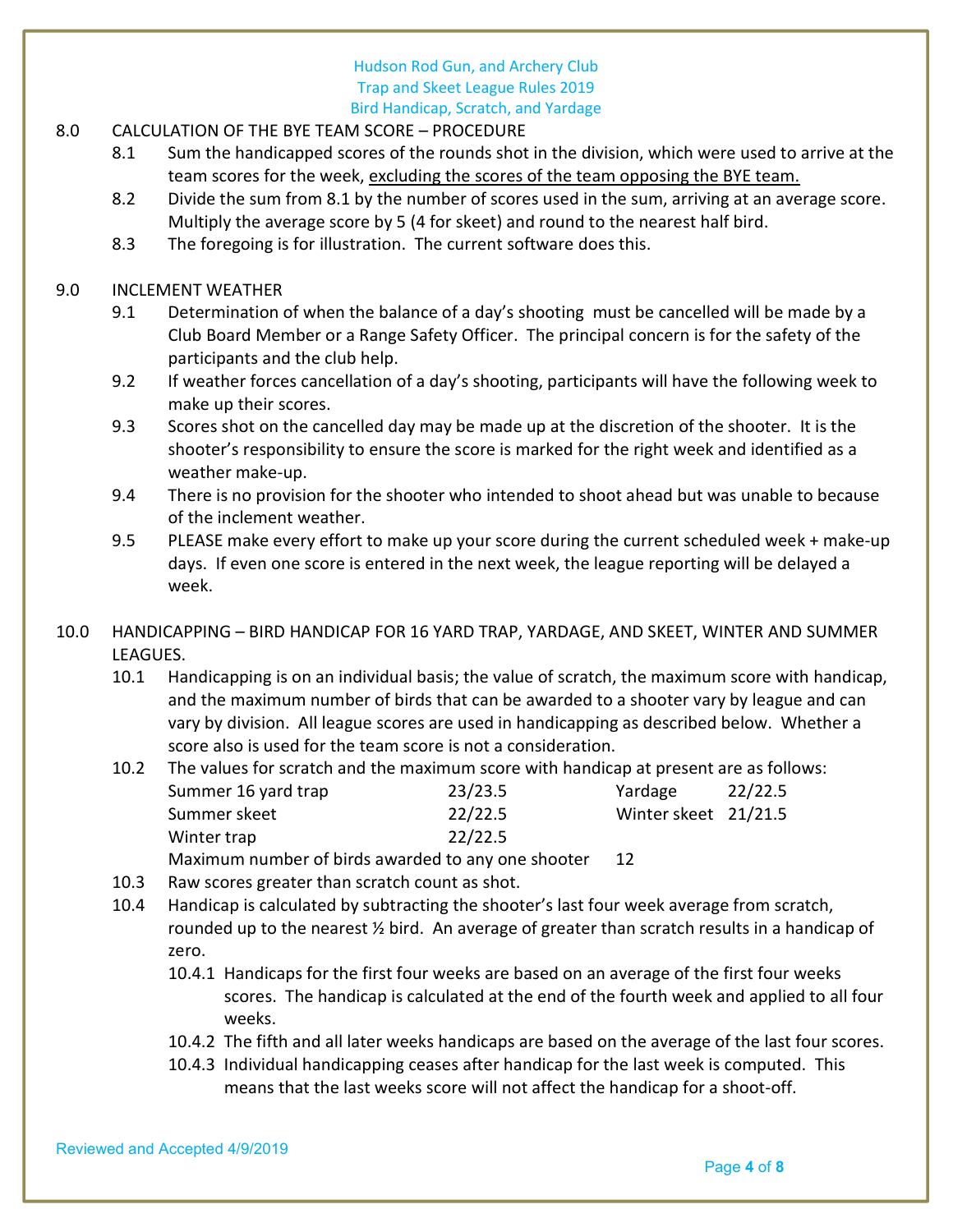# 11.0 HANDICAPPING – SCRATCH LEAGUE

- 11.1 The scratch league has no handicap. What you shoot is what you get.
- 11.2 The highest five actual scores are summed for the team total.

### 12.0 SCORE ROUNDS

- 12.1 The league secretary will determine the week shot for from the score sheet date and the score sheet number (voucher number), starting with the current week or first future week with no score entered. See also rule 9, inclement weather. If a score was missed under that rule, it will be the first to be filled. If a score is being re-shot under that rule, shooter must clearly identify that.
- 12.2 Special uncontrollable circumstance where a member of a team cannot shoot can be requested. This would be major illness, death in the family, family emergency… The committee Chairman and league secretary will determine for each case if the request is granted. Scores for the affected individual will be made up for missed weeks by using the last shot scratch score and handicapping it, and proceeding to use the preceding scores until week 1 has been used, and then starting over with the last actual score. The individual will decide when he or she is ready to start shooting again.

#### 13.0 TEAM AND INDIVIDUAL TIES

- 13.1 Teams tied for Division 1st Place shoot off.
	- 13.1.1 Shoot offs will be held at a time and date agreed to by the involved Team Captains and the League Secretary. If possible, the shoot off should take place on the last day of league shooting, but not later than close of shooting one week later. Failure to show up within a 45 minute grace period will mean forfeiture.
	- 13.1.2 For each shoot off, two fields will be designated as shoot off fields; each individual will shoot one round of 25 targets on each field.
	- 13.1.3 Handicaps for all shoot off rounds are the same handicaps as used for the last scheduled regular season round.
	- 13.1.4 If the tie persists after two rounds, additional team rounds of 25 targets each will be held on one field until the tie is broken.
	- 13.1.5 All individuals involved must shoot at the same time. If a variance is needed to this requirement, agreement must be reached between the Captains.
- 13.2 Individuals tied for League High Gun awards shoot off.
	- 13.2.1 For each shoot off, two fields will be designated as shoot off fields; each individual will shoot one round of 25 targets on each field.
	- 13.2.2 If the tie persists after two rounds, additional rounds of 25 targets each will be held on one field until the tie is broken.
	- 13.2.3 Shoot offs will be held at a time and date agreed to by the individuals tied and the league secretary, or a member of the Committee. If possible, the shoot off should take place on the last day of league shooting, but not later than close of business one week later. Failure to show up within a 45 minute grace period will mean forfeiture.
	- 13.2.4 All individuals involved must shoot at the same time.
- 13.3 All other ties.
	- 13.3.1 If the individuals involved wish to shoot off, the Committee will support them. Rules will be as in 13.1 for teams, 13.2 for individuals.
	- 13.3.2 A 'tie breaker' will be used in most other cases. For teams, this would be the total of the handicapped team scores. If this fails, and for individual ties, a 'reverse run' starting with the last league score and continuing backward until the tie is broken. In many cases, the committee may decide to have multiple trophies instead of breaking the tie.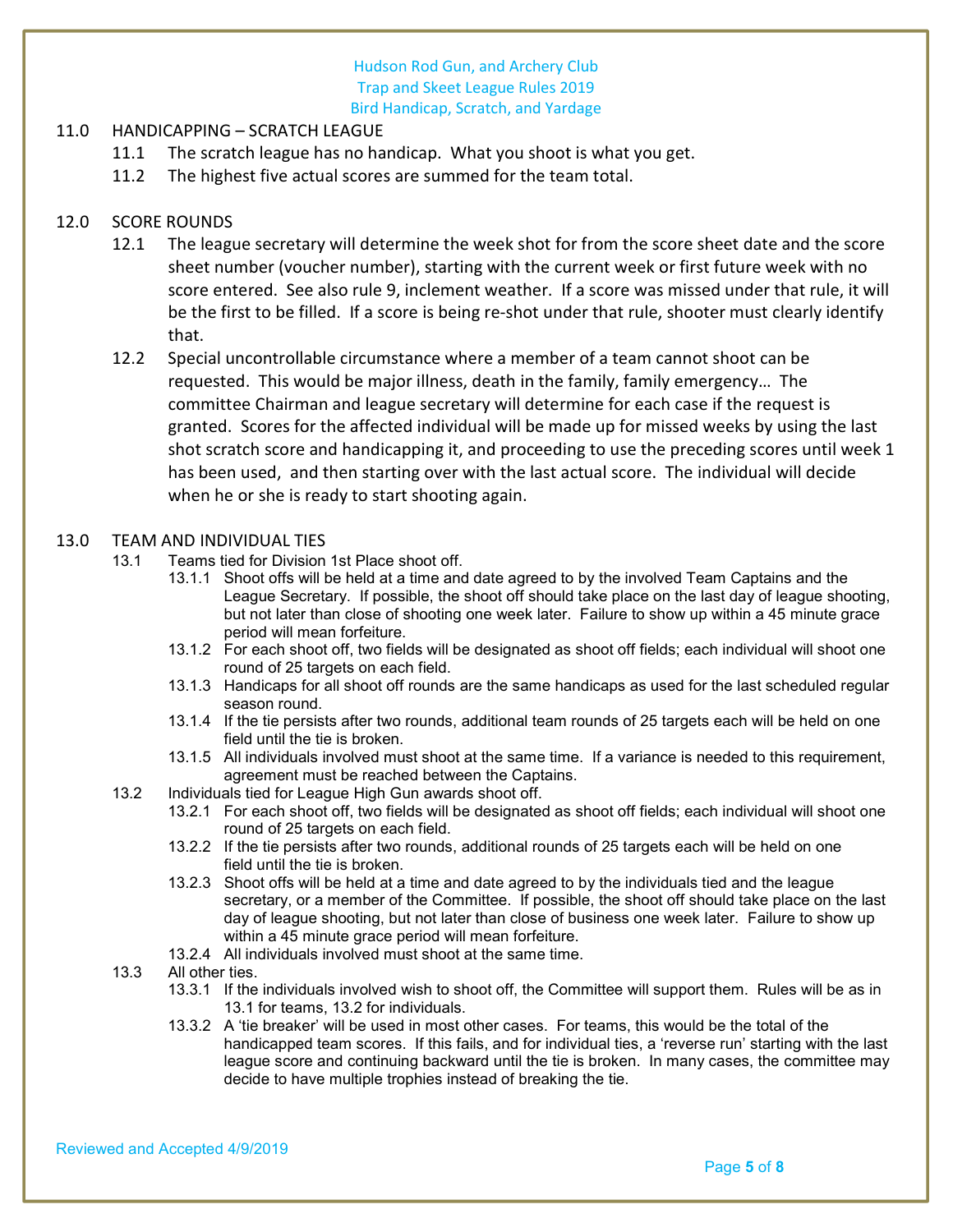#### 14.0 TROPHIES

- 14.1 First place team individual trophies will be awarded for all divisions.
- 14.2 Second place team individual trophies will be awarded whenever possible, budget permitting.
- 14.3 Third place trophies will be considered if a division consists of eight or more teams.
- 14.4 This Committee strongly recommends the use of individual trophies as a means of encouraging shooter development and league participation; where a choice has to be made between exceptional quality first place trophies and reasonable quality first and second place trophies, we recommend the later.
- 14.5 A high gun trophy will be awarded to the individual with the highest division average. A participant must shoot 100% of the scheduled league season to qualify for high gun. Shooting ahead counts as fulfilling this requirement.
- 14.6 Special trophies, high lady, most improved shooter, high junior, high sub-junior, will be awarded or not awarded depending on participation and the discretion of the Committee.

#### 15.0 SAFETY

- 15.1 The league and the club have a NO EMPTY HULL RULE, for safety and consideration of fellow shooters. This means you cannot pick up an empty from the ground.
- 15.2 The club management and league management reserve the right to prohibit any drug or alcohol impaired individual from shooting
- 15.3 A gun may be loaded with a live shell only when the shooter is on the firing station and the gun shall not contain a live shell or an empty shell when the shooter is moving from station to station.
- 15.4 The action of the gun cannot be closed until it is the shooter's turn to shoot.
- 15.5 All guns must have the action open and contain no live shell at all times except while the shooter is on the firing line or the gun is in a gun rack. The gun's action may be closed when it is in a gun rack but it shall not contain a live shell.
- 15.6 Participants using semiautomatic shotguns are encouraged to employ shell catchers to reduce annoyance to adjacent shooters.
- 15.7 Every shooter is responsible for safety; if a violation is observed, politely inform the violator. 15.7.1 If the violator continues to ignore safety rules, contact the range master, club management, or committee member. In such a case, the squad will remain stopped until the situation is corrected.
- 15.8 Shells used cannot contain pellets larger than 7 1/2, 1 1/8 ounce, and rated velocity cannot exceed 1200 FPS, 3 dram equivalent. 1 ounce loads for trap and skeet are permitted.
- 15.9 The scorers/pullers shall not be required to handle firearms in any manner whatsoever in the performance of their duties.
- 15.10 The club has safety rules which override these, if more restrictive.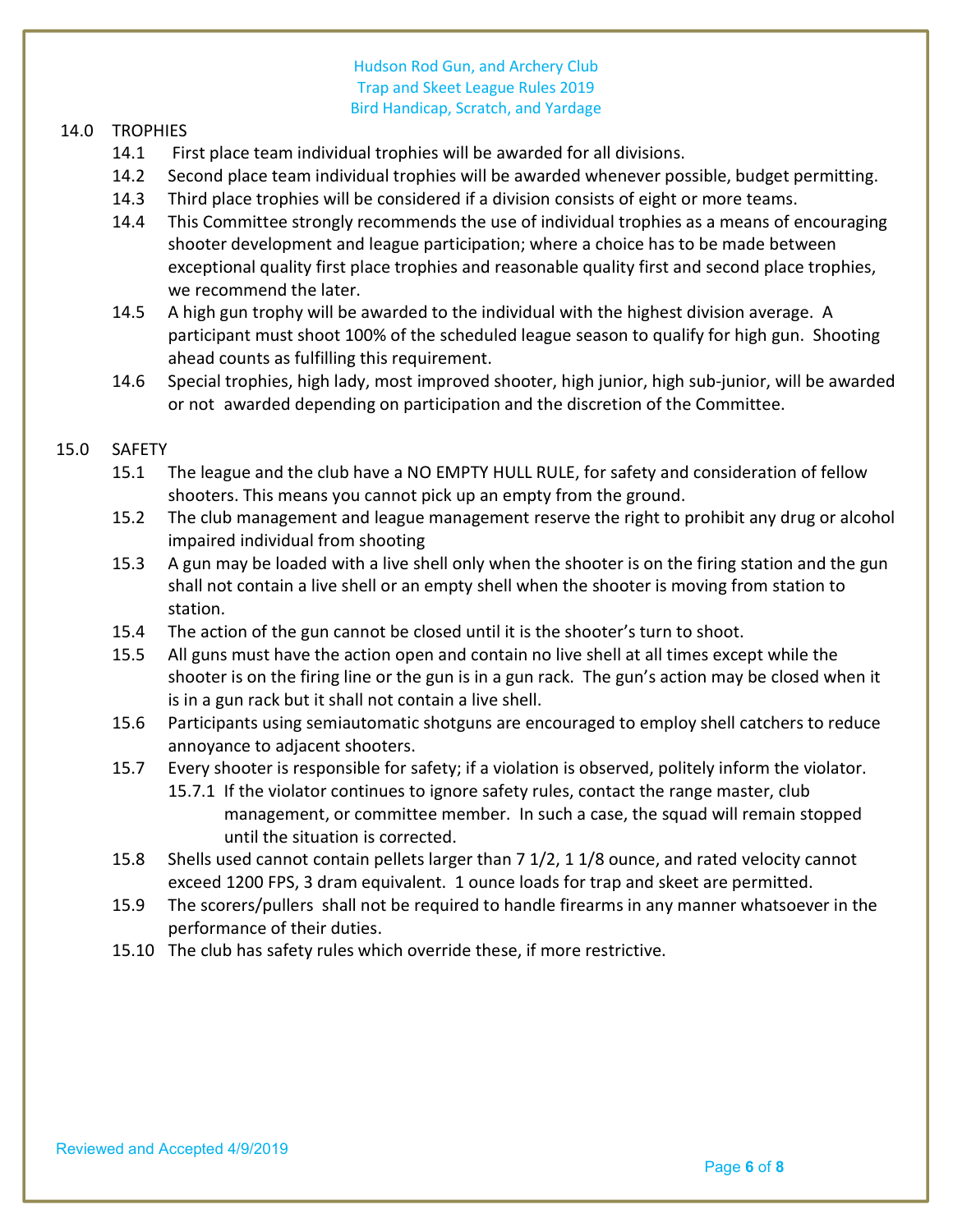#### 16.0 GENERAL

- 16.1 The official score is the record kept by the scorer on the sheet furnished by the club. The scorer shall keep an accurate record for each score of each shooter. If he calls lost, the scorer shall mark a zero for the loss.
- 16.2 The scorer shall loudly call all lost targets.

 16.2.1 If the shooter disagrees with the scorer as to Lost/Dead, shooter will ask the squad if any agree with him. If one other shooter agrees, scorer will correct. Since that box will now have both a circle and a slash, scorer will also circle the box and write dead/loss on the sheet. Corrections must be made before shooter leaves the station.

- 16.3 A dead target, marked on the score sheet as a hit, is one that has a visible piece from it; or one that is completely reduced to dust. The target is dead when it is broken in the air. A "dusted target" is a target from which there is a puff of dust, but no visible piece is seen; it is a lost target.
- 16.4 It is "no target" and the scorer will allow another target under the following conditions:
	- 16.4.1 When the target is thrown broken, regardless of the results of any shots fired.
	- 16.4.2 When a contestant shoots out of turn.
	- 16.4.3 When two contestants, or a contestant and non-contestant shoot at the same target.
	- 16.4.4 When the trap is sprung without any call of pull, or when it is sprung at any material interval of time before or after the call of the shooter, provided the contestant does not shoot. If the shooter shoots, the results must be scored.
	- 16.4.5 When two targets are thrown at the same time, regardless of whether the shooter fires.
	- 16.4.6 When an "illegal target" is thrown; a target that is more than 25 degrees outside of the prescribed limits of the angles or a freak target provided the contestant does not shoot at it. If he shoots, the result must be scored.
	- 16.4.7 When a contestant has one misfired shell or one gun malfunction per round. One more shell misfire or gun malfunction is not scored; the shooter is required to leave the squad. Puller will note the station on the score sheet. Shooter may correct problem and return to finish round that day. If shooter fails to return, round is treated as not shot.
	- 16.4.8 A shooter may have 1 'shooter malfunction' per round. This would typically be 'left the safety on'.

These rules are accepted in their entirety by the current Trap and Skeet Steering Committee.

Lonnie Diethert Dave Orf\* Bob Snegosky\* \* Co-secretaries Skeet

Steve Hermsen **Pete Malvey** Chairman Paul Wright **Keith Hanson** - Secretary Trap